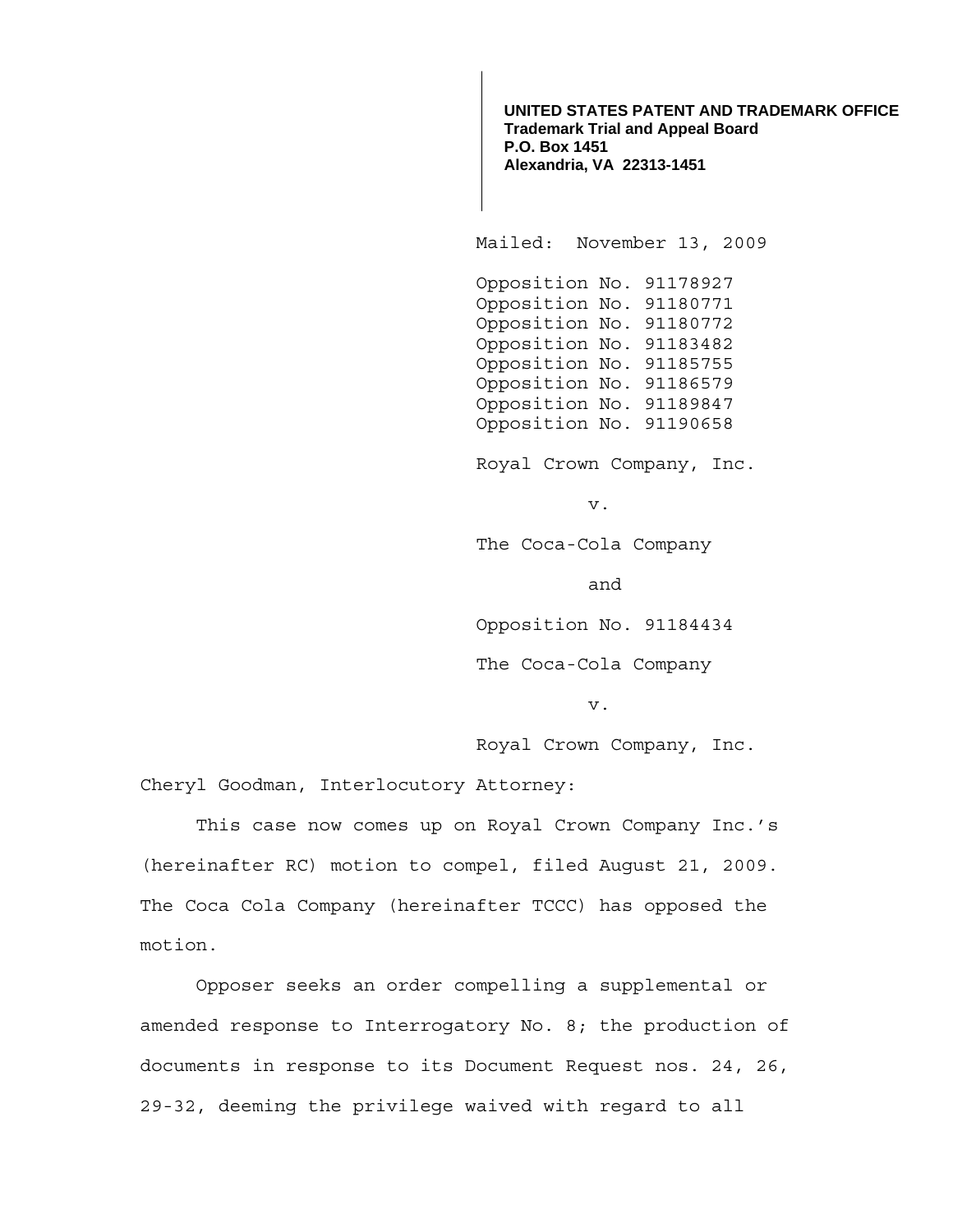Opposition No. 91178927, 91180771, 91180772, 91183482, 91185755, 91186579, 91189847, 91190658 and 91184434 documents withheld on the basis of privilege and production of those documents, and an order compelling "TCCC to supplement its written responses and document production in response to all served discovery requests as necessary."

 The Board finds that RC has made a good faith effort to resolve the discovery dispute.

*Interrogatory No. 8* 

 RC seeks a detailed written response to this interrogatory and written documents, if appropriate, with the production numbers of the responsive documents identified. TCCC advises that although it agreed to supplement its response to this interrogatory, it has not provided supplemental responses to this interrogatory because it is awaiting additional information from its client. TCCC's counsel advises that TCCC is making a thorough search for the requested information but counsel cannot "provide a date certain" "realistically and in good conscience" until the information is provided by TCCC.

 The Board finds that TCCC has had sufficient time (July to the present) to obtain additional information to provide a better response to this interrogatory request.

 In view thereof, RC's motion to compel is granted to the extent that TCCC is allowed until THIRTY DAYS from the mailing date of this order to provide a detailed written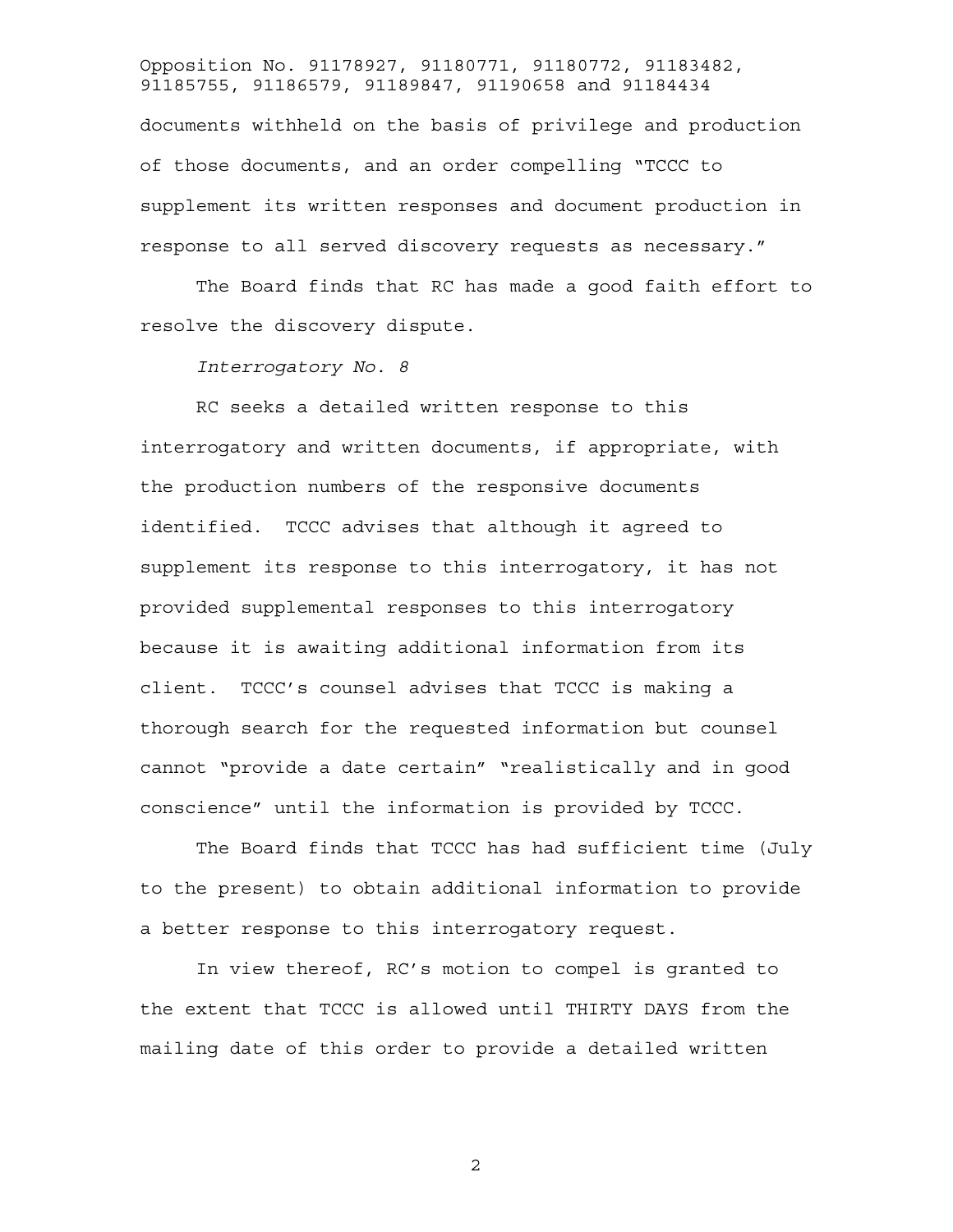Opposition No. 91178927, 91180771, 91180772, 91183482, 91185755, 91186579, 91189847, 91190658 and 91184434 response, and reference to responsive documents, as appropriate, to Interrogatory No. 8.

## *Document Request no. 24*

 RC's complaint with regard to this request is that TCCC did not produce documents concerning development of the mark.

 TCCC advises that it does not have any additional documents as to the development of the ZERO marks as any documents relating to development, by its understanding, fell within the meaning of selection and adoption of ZERO marks, and all such documents have been produced. TCCC advises that should it identify any additional responsive documents, they will be produced.

 Inasmuch as TCCC has advised that any documents relating to development were categorized and produced with documents relating to selection and adoption of the ZERO marks and no further responsive documents relating to development of the ZERO marks have been identified, RC's motion to compel is denied with regard to this request.

*Document Request no. 26* 

 RC's complaint with regard to this request is that TCCC's production of advertising samples is not representative and that it seeks "sufficiently representative advertisements for each of TCCC's Marks."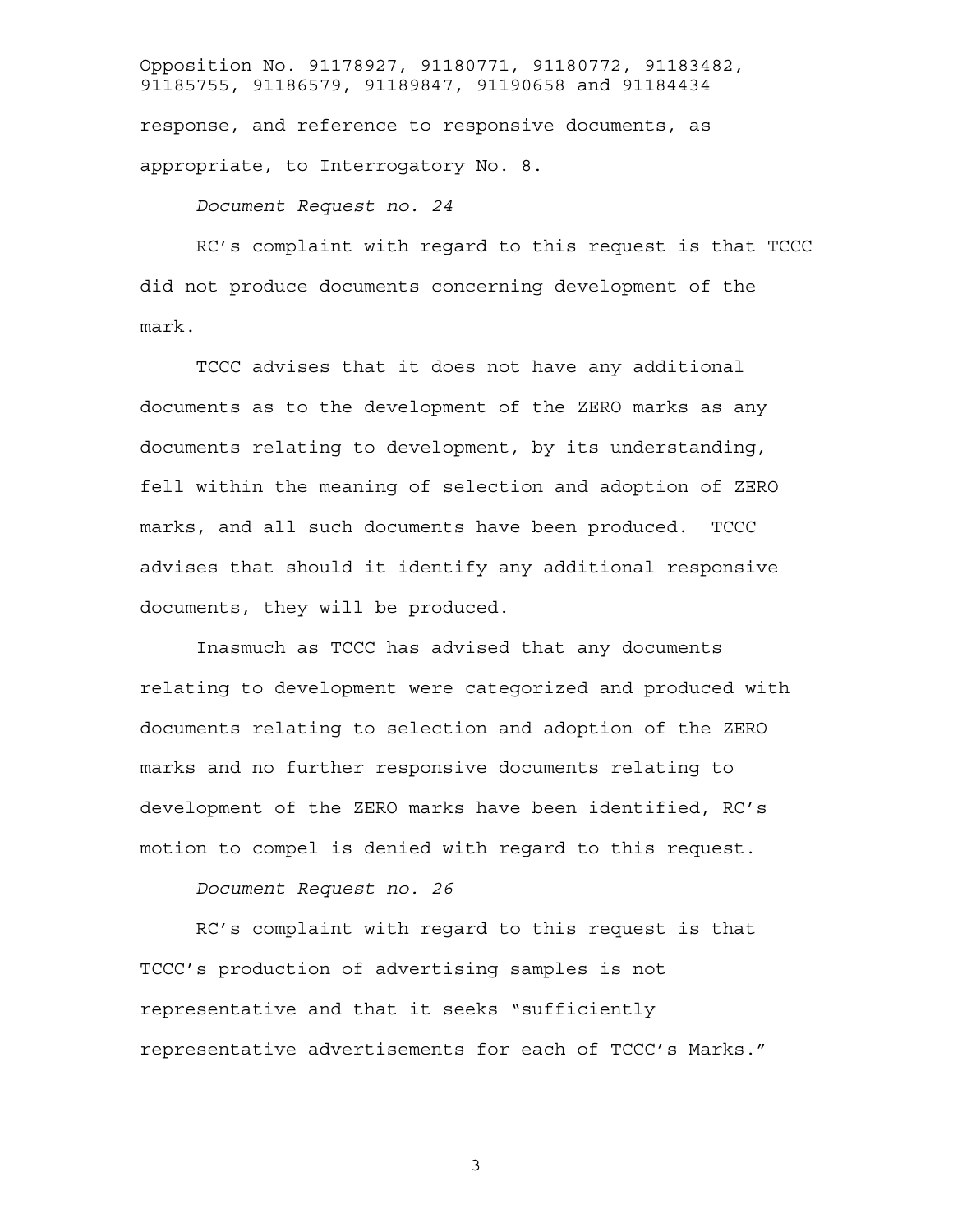TCCC advises that it has provided representative samples for all ZERO marks in use except for FULL THROTTLE ZERO and that no samples exist for the ZERO marks not in use. TCCC further advises that it is checking for advertising materials relating to the FULL THROTTLE ZERO mark and that RC's counsel acknowledged that it has received representative samples for all other ZERO marks in use.

 In reply, RC complains about TCCC's "hollow promises that it 'may' produce responsive documents at some unspecified, future time" but has not disputed TCCC's assertions that RC has acknowledged receipt of representative samples for all ZERO marks in use except FULL THROTTLE.

 Because RC has not disputed that it has received representative samples for all ZERO marks in use except for FULL THROTTLE ZERO, RC's motion to compel is granted to the extent that TCCC is allowed until THIRTY DAYS from the mailing date of this order to produce representative samples of advertising of the FULL THROTTLE ZERO mark. RC's motion to compel is denied with regard to the production of responsive ZERO marks that are not in use, inasmuch as TCCC advises that no responsive documents exist, but is granted to the extent that TCCC is allowed until THIRTY DAYS from the mailing date of this order to amend its written response to this document request to so state.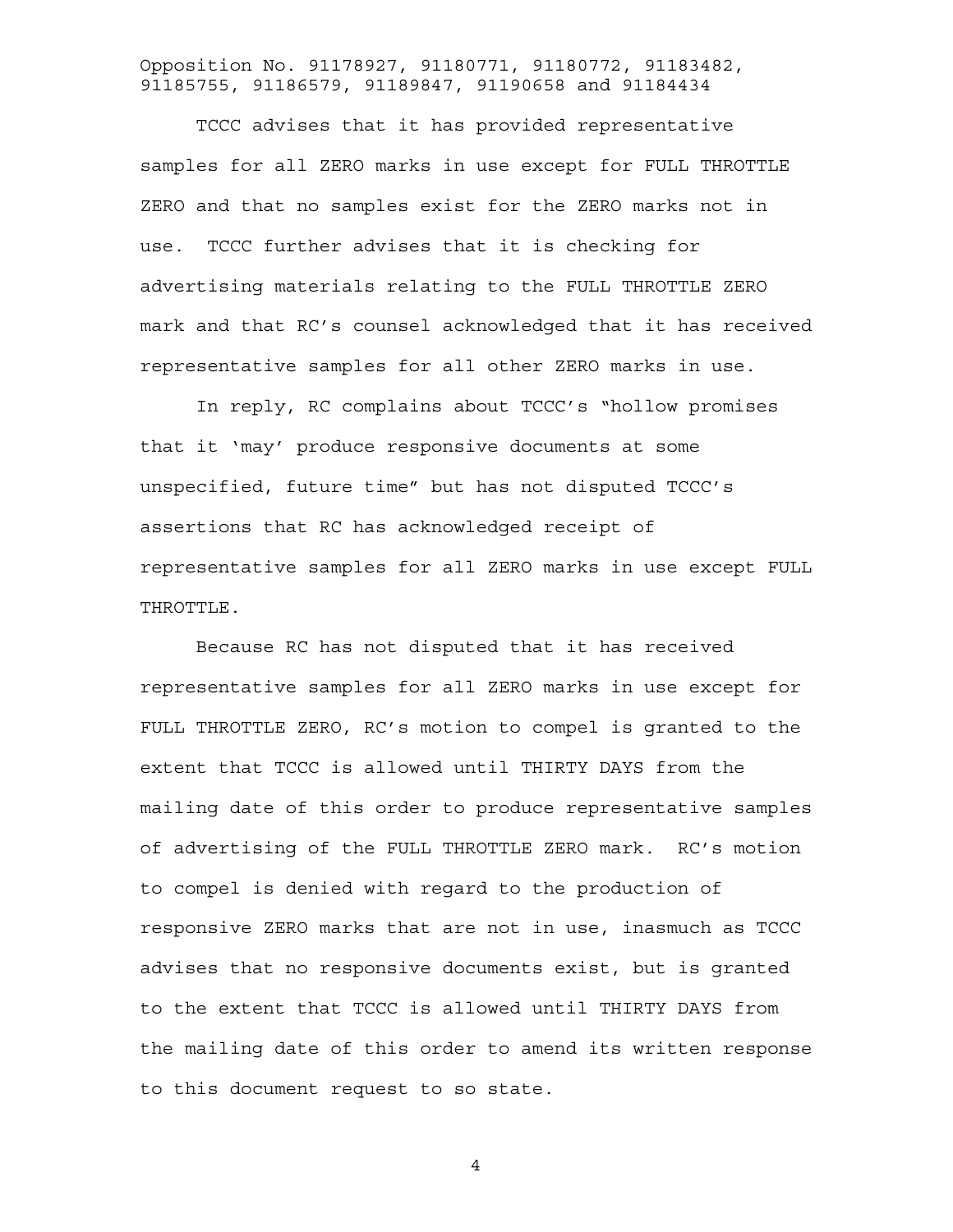*Document Request Nos. 29, 30, 31, and 32* 

RC's complaint with regard to these requests is that TCCC has not produced responsive documents to these requests although it has "committed to doing so."

TCCC advises that it has no non-privileged responsive documents with respect to Document Request nos. 29 and 31. With regard to Document Request no. 30, TCCC advises that the search is ongoing and with regard to Document Request no. 32, TCCC advises that it is "generating a list of the information" as agreed by the parties in their discovery teleconference.

In reply, RC argues that TCCC has non-privileged documents with regard to Request no. 29 as TCCC's witnesses admitted during depositions that TCCC collects information about its competitors. RC further advises that it never agreed that TCCC could "ignore any part of Document Request No. 29."

RC's motion to compel is granted with regard to Document Request no. 29 to the extent that TCCC is allowed until THIRTY DAYS from the mailing date of this order to produce any responsive documents to all parts of Document Request no. 29. If no non-privileged responsive documents exist, TCCC should so state in writing. Additionally, TCCC is allowed until THIRTY DAYS from the mailing date of this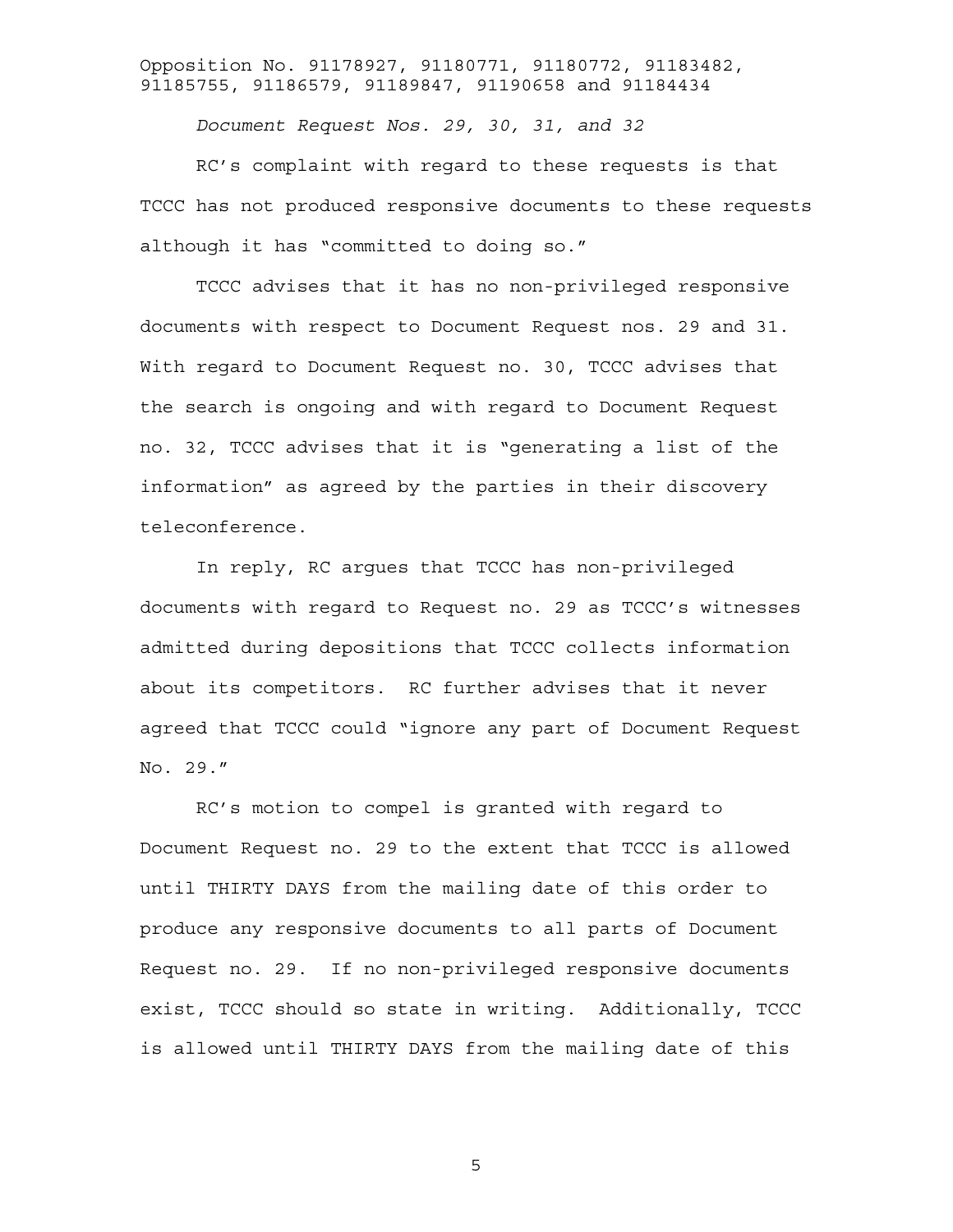Opposition No. 91178927, 91180771, 91180772, 91183482, 91185755, 91186579, 91189847, 91190658 and 91184434 order to identify responsive privileged documents with regard to Document Request no. 29 in the privilege log.

RC's motion to compel is granted with regard to Document Request no. 30 and Document Request no. 32 (in the form agreed to by the parties) to the extent that TCCC is allowed until THIRTY DAYS from the mailing date of this order to produce responsive documents with regard to Document Request No. 30, and to produce the list of information with respect to Document Request no. 32.

RC's motion to compel is granted with respect to Document Request no. 31 to the extent that if no nonprivileged documents exist, TCCC is allowed until THIRTY DAYS from the mailing date of this order to so state in writing. Additionally, TCCC is allowed until THIRTY DAYS from the mailing date of this order to identify responsive privileged documents with regard to Document Request no. 31 in the privilege log.

## *Waiver of privilege*

 RC states that TCCC has asserted an objection on the basis of privilege to 32 of the 38 document requests but never served a privilege log. RC requests that TCCC be deemed to have waived all claims of privilege in response to the document requests by failing to provide a privilege log in a timely manner and to be ordered to produce the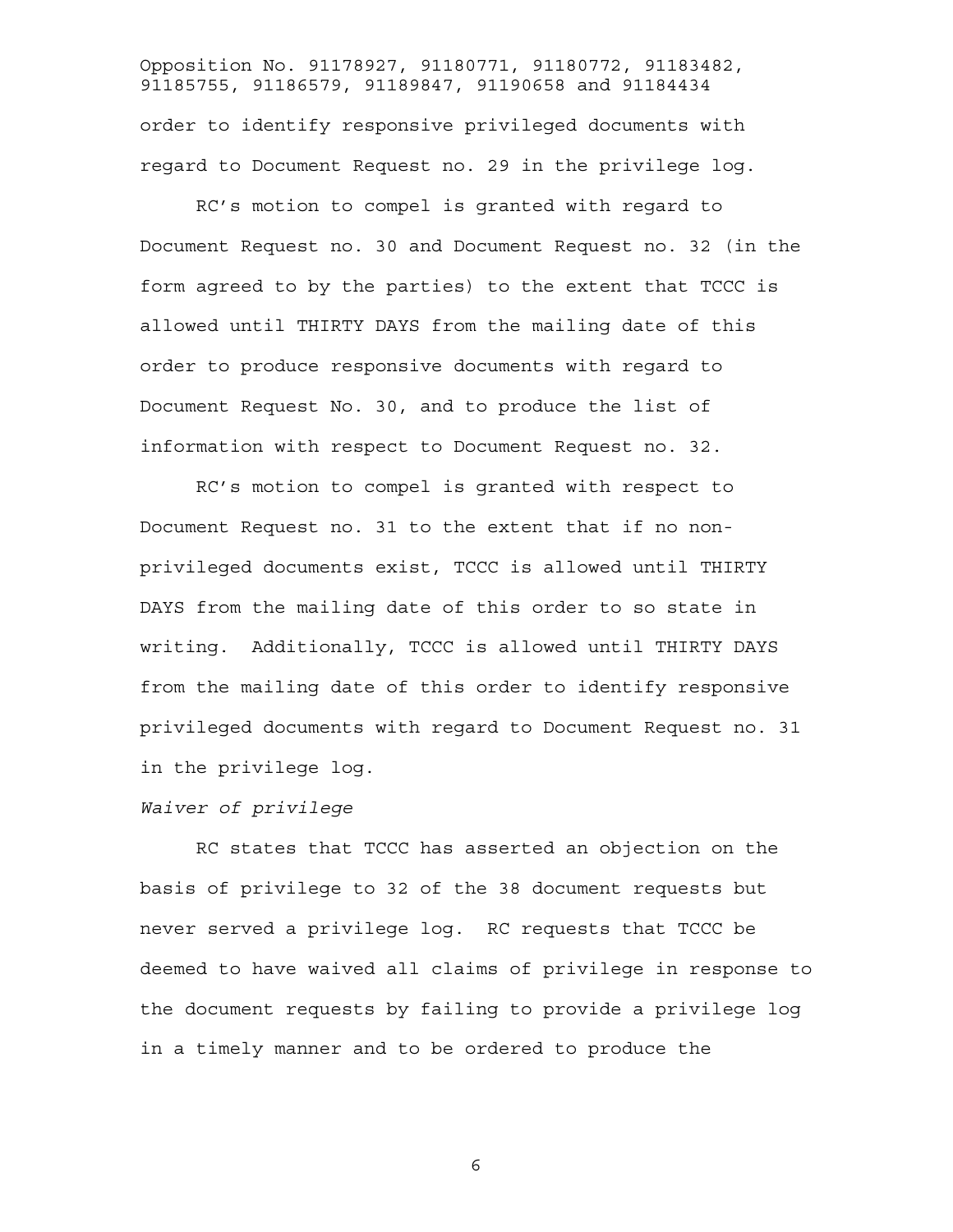Opposition No. 91178927, 91180771, 91180772, 91183482, 91185755, 91186579, 91189847, 91190658 and 91184434 responsive documents. Alternatively, RC requests that the Board order TCCC to produce a complete privilege log.

 TCCC advises that it never indicated that it would not produce a privilege log or refused to do so and that it "always maintained that it would provide the privilege log upon conclusion of TCCC's search for documents and information." TCCC advises that it is in the process of "incorporating descriptions of the additional documents in the privilege log" and requests that the Board require production within one month of the Board's decision on the motion.

 In reply, RC argues that TCCC has waited 16 months to produce a privilege log, and that TCCC's long delay is unexplained.

 The Board finds that the privilege has not been waived with regard to responsive privileged documents, but that RCC is entitled to a complete privilege log without further delay.

 In view thereof, the Board grants RC's alternative request for relief. TCCC is allowed until THIRTY DAYS from the mailing date of this order to provide a privilege log identifying all responsive documents withheld on the basis of privilege with regard to all of RC's discovery requests.

*Supplemental Responses to Discovery Requests*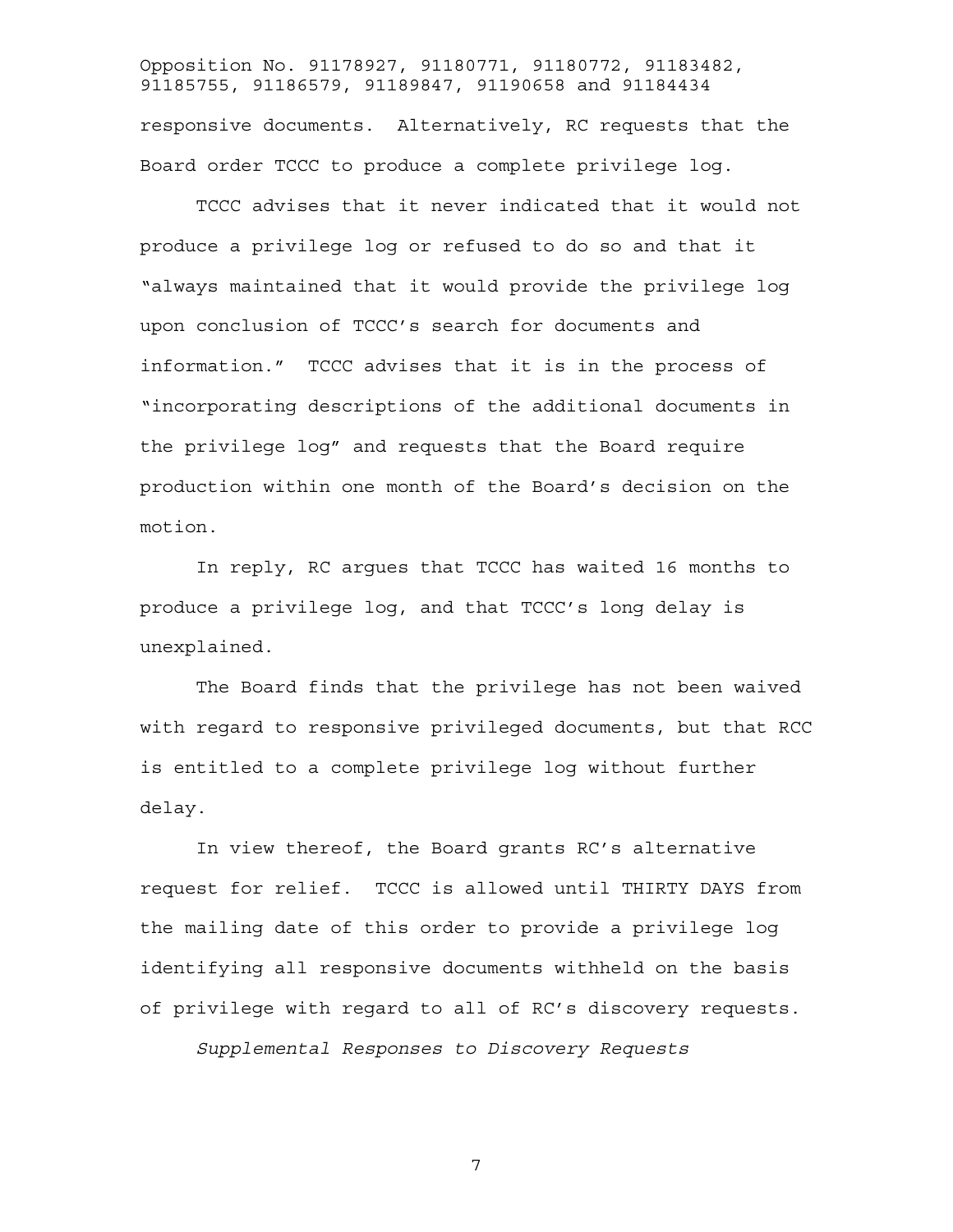RC argues that TCCC has taken the position that it is not required to supplement its discovery responses despite its ongoing obligation to do so and requests that the Board order TCCC to supplement its written responses and document production to all served discovery requests.

In response, TCCC asserts that it has "met its obligation to supplement its discovery responses and document production in a timely manner" and that it "continues to produce documents and information relating to the additional marks in a timely manner in accordance with the applicable rules." TCCC further asserts that RC has provided no evidence that TCCC is withholding documents and information and that it has produced all documents in its possession, custody and control. TCCC submits that no basis exists for supplementing all of its written discovery responses.

In reply, RC argues that TCCC advised RC that it does not believe it is under an obligation to update and supplement its discovery requests even if new responsive information becomes available, and that TCCC be required to comply with Fed. R. Civ. P. 26(e) to update and supplement written discovery responses as necessary.

The duty to supplement under Fed. R. Civ. P. 26(e)(2) includes responsive documents created after service of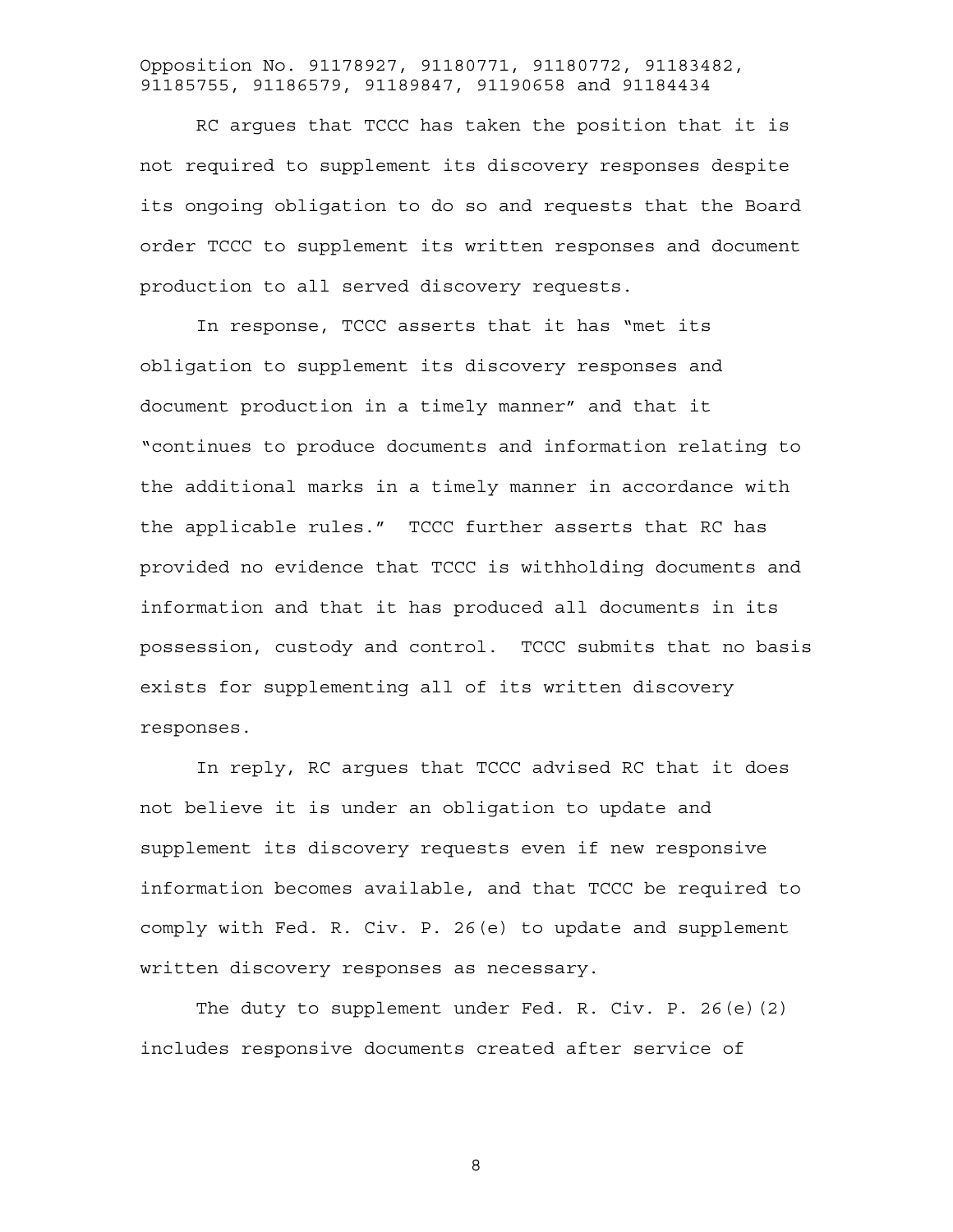Opposition No. 91178927, 91180771, 91180772, 91183482, 91185755, 91186579, 91189847, 91190658 and 91184434 discovery. *Simon Property Group, L.P. v. mySimon, Inc*. (No. IP 99-1195- C/HS), 2003 WL 1807135 (S.D. Ind. 2003).

To the extent that new information has become available with regard to *any* of the marks involved in this proceeding, TCCC has an obligation to supplement its discovery responses, and not just to supplement its responses with regard to additional marks that were added to the consolidated proceeding subsequent to service of discovery responses relating to the other involved marks. Although TCCC's duty to supplement has been acknowledged, it is not clear from TCCC's response that it is continuing to supplement its discovery responses with regard to all of the involved marks if new information has become available.

In view thereof, RC's motion to compel is granted to the extent that TCCC is allowed until THIRTY DAYS from the mailing date of this order to supplement its discovery responses if new information has become available with regard to any of the involved marks. Additionally, TCCC should continue to supplement these responses as new information becomes available with regard to any of the involved marks. If no further responsive documents exist at this time, TCC should so advise RC in writing.

In summary, RC's motion to compel is granted with regard to Interrogatory no. 8, Document Request nos. 29, 30, 32, and 31 as set forth above, providing a completed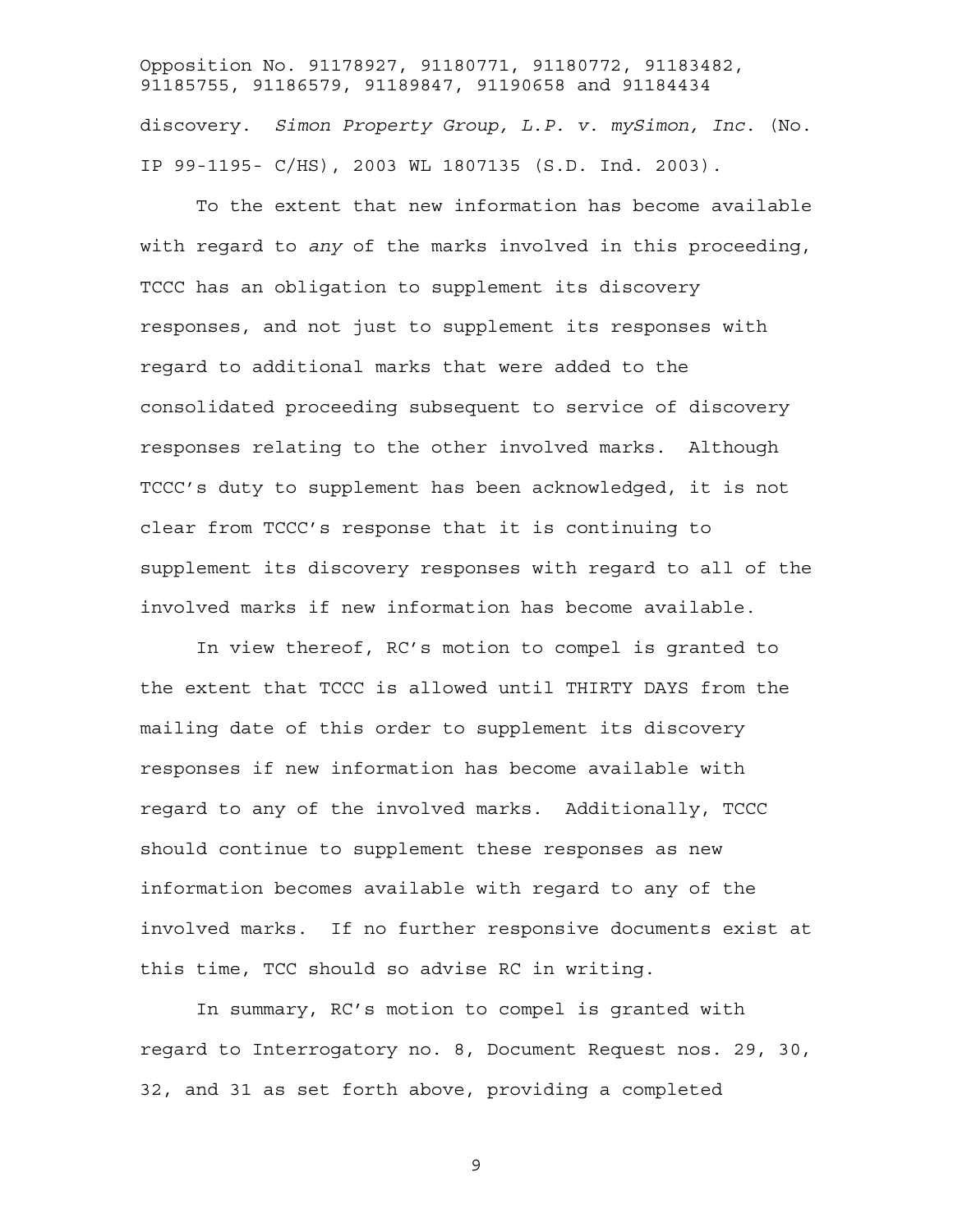Opposition No. 91178927, 91180771, 91180772, 91183482, 91185755, 91186579, 91189847, 91190658 and 91184434 privilege log, and supplemental responses, as set forth above. The motion to compel is granted in part and denied in part with regard to Document Request no. 26, and denied with regard to Document Request no. 24.

TCCC is reminded that a failure to provide responsive discovery may bar introduction of these responsive document and things as part of its evidence on the case.

*Extension of Discovery Period* 

 RC seeks an extension of the discovery period for RC only for SIXTY DAYS so that it can conduct follow-up discovery, complaining of TCCC's "delinquent and improper conduct."

 TCCC objects to an extension of the discovery period for RC only arguing that RC has had "more than enough time to conduct follow up discovery." TCCC also advises that it plans to serve discovery on RC and that closing the discovery period for TCCC would "unfairly and improperly deprive TCCC of its ability and right under the rules to obtain appropriate discovery" from RC.

 The Board finds good cause for granting an extension of the discovery period. However, the Board does not find that discovery should be extended for RC only.

Although there has been some delay by TCCC in providing responses and/or supplemental responses to certain discovery requests and to producing the privilege log, the Board does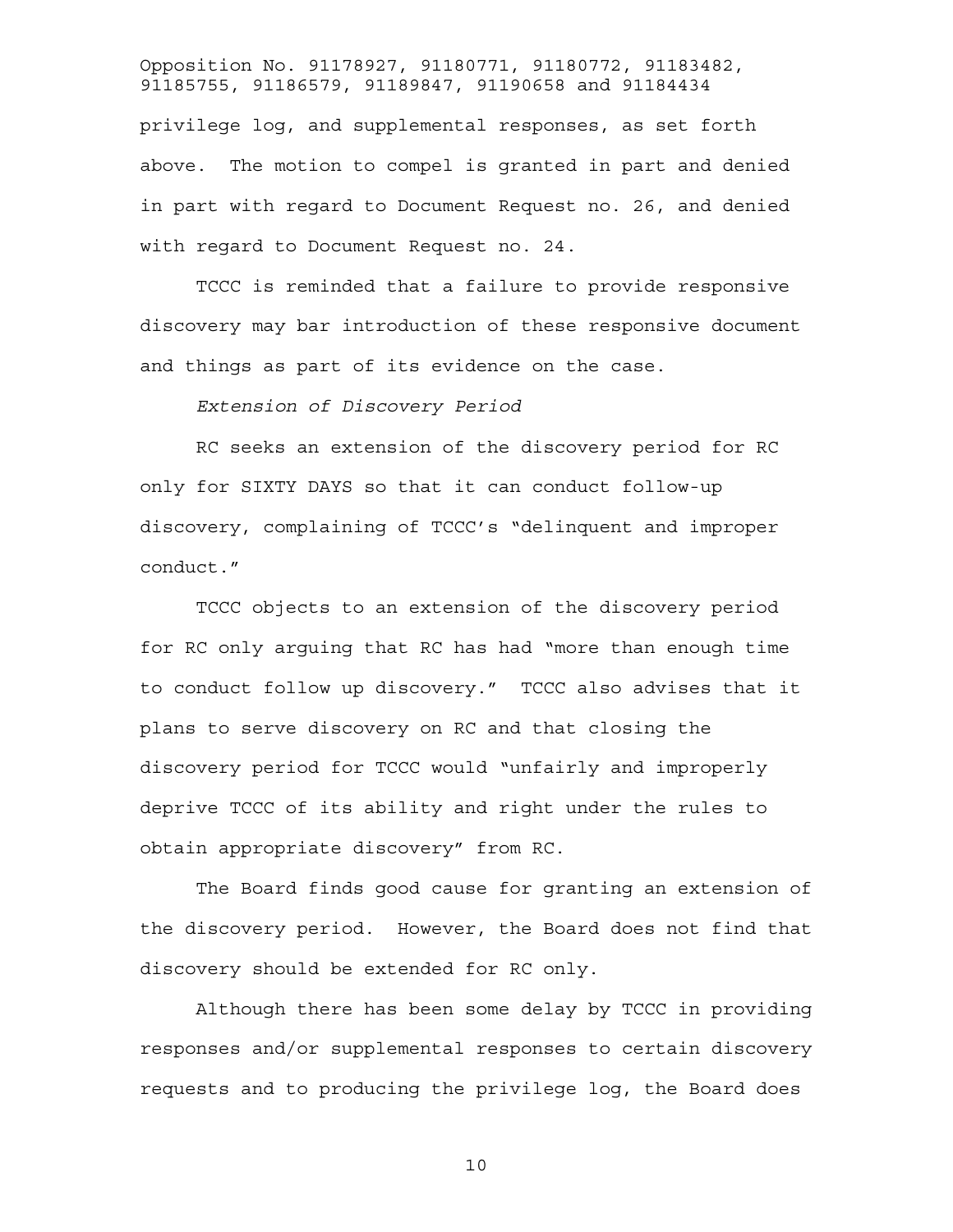not find that TCCC's delay was an attempt to frustrate RC's ability to obtain discovery or take follow-up discovery. The Board notes too that the motion to compel involved a limited amount of discovery requests, which is an indication to the Board that overall TCCC has attempted to comply with its discovery obligations by providing initial and supplemental discovery responses. Accordingly, the Board finds that the circumstances do not warrant an extension of discovery for RC only.

RC's motion to extend is granted to the extent that the discovery period is extended for both parties by SIXTY DAYS.<sup>1</sup>

Proceedings are resumed.

Discovery and trial dates are reset as follows:

| Discovery Closes<br>February 23, 2010                                                         |  |
|-----------------------------------------------------------------------------------------------|--|
| Plaintiff's Pretrial Disclosures in<br>April 10, 2010                                         |  |
| Opposition Nos. 91178927, 91180771,<br>91180772, 91183482, 91185755,<br>91186579 and 91189847 |  |
|                                                                                               |  |

30-day testimony period for plaintiff's testimony to close in Opposition Nos. 91178927, 91180771, 91180772, 91183482, 91185755, 91186579 and 91189847 May 25, 2010

June 9, 2010

Defendant/Counterclaim Plaintiff's Pretrial Disclosures in Opposition Nos. 91178927, 91180771, 91180772, 91183482, 91185755, 91186579, 91189847 and (as plaintiff) in Opposition No. 91184434

÷.

 $^1$  At the time of the filing of the motion to compel, forty-four days remained in the discovery period. The additional extension of sixty days will provide the parties with over three months (104 days) for discovery.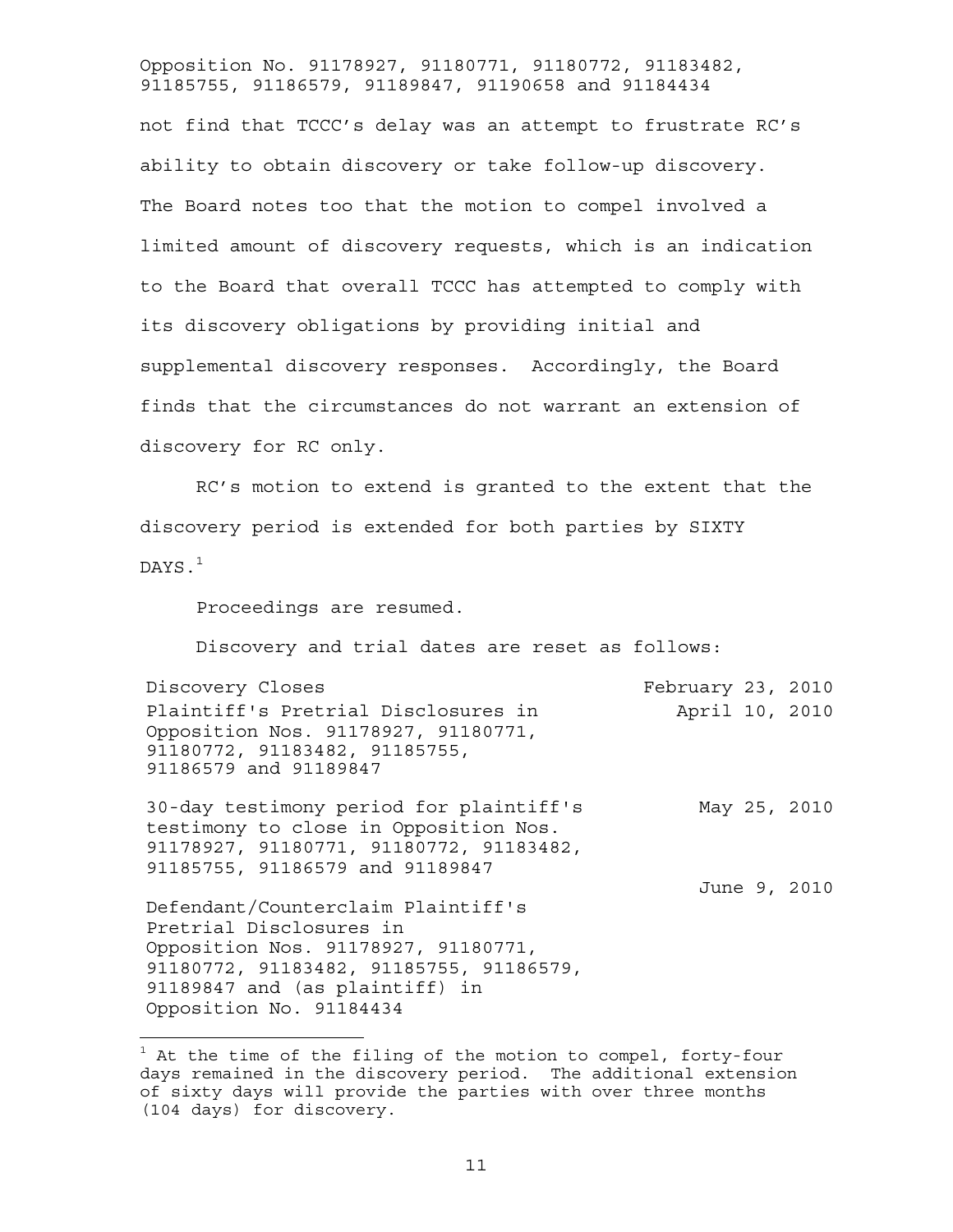Opposition No. 91178927, 91180771, 91180772, 91183482, 91185755, 91186579, 91189847, 91190658 and 91184434 30-day testimony period for defendant in Opposition Nos. 91178927, 91180771, 91180772, 91183482, 91185755, 91186579 and 91189847 and as plaintiff in Opposition No. 91184434 to close July 24, 2010 Rebuttal Disclosures Due- plaintiff in Opposition Nos. 91178927, 91180771, 91180772, 91183482, 91185755, 91186579 and 91189847; and pretrial disclosures due as defendant in Opposition No. 91184434 August 8, 2010 30-day testimony period for defendant in Opposition No. 91184434 to close; and 15-day rebuttal testimony period to close for plaintiff in Opposition Nos. 91178927, 91180771, 91180772, 91183482, 91185755, 91186579 and 91189847 September 22, 2010 Counterclaim Plaintiff's Rebuttal Disclosures Due, Opposition No. 91184434 October 7, 2010 15-day rebuttal period plaintiff in Opposition No. 91184434 to close November 6, 2010 Brief for plaintiff in Opposition Nos. 91178927, 91180771, 91180772, 91183482, 91185755, 91186579 and 91189847 due January 5, 2011 Brief for defendant in Opposition Nos. February 4, 2011 91178927, 91180771, 91180772, 91183482, 91185755, 91186579 and 9118984 due; and brief for plaintiff in Opposition No. 91184434 due Brief for defendant in Opposition No. 911884434 due; Reply brief, if any, for plaintiff in Opposition Nos. 91178927, 91180771,91180772, 91183482, 91185755, 91186579 and 91189847 due; March 6, 2011 Reply brief, if any, for plaintiff in March 21, 2011Opposition No. 911884434 due